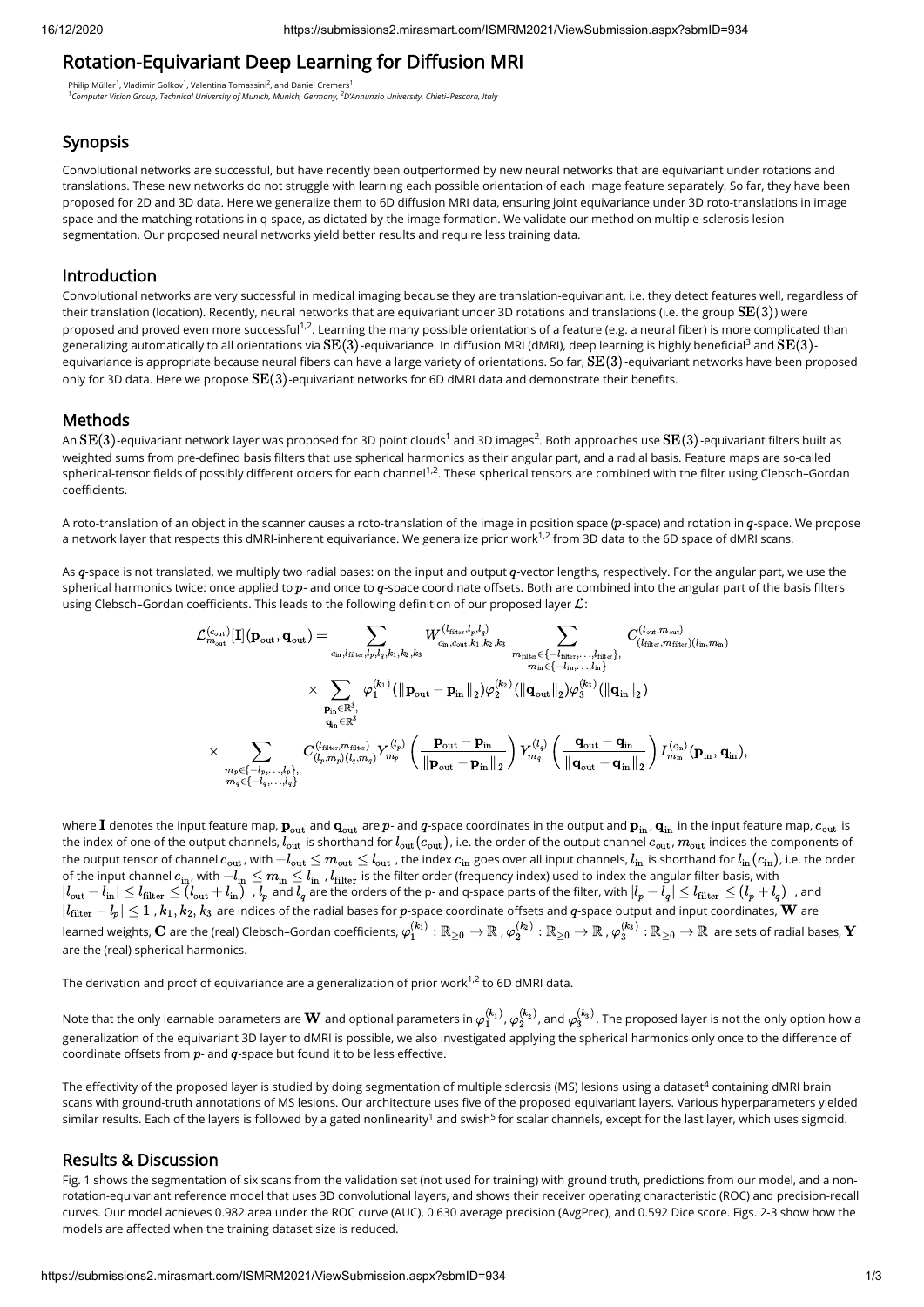### 16/12/2020 https://submissions2.mirasmart.com/ISMRM2021/ViewSubmission.aspx?sbmID=934

While already the non-rotation-equivariant model roughly predicts the ground truth, our model predicts it more accurately. It can especially be seen that while our model predicts the MS lesions very confidently and reports very small values outside the areas around the lesions, the non-rotationequivariant model is very uncertain at many positions. Our model outperforms the non-rotation-equivariant model by 3% ROC AUC, 39% AvgPrec, and 22% Dice score. Also, our model requires four times fewer training samples than the non-rotation-equivariant model to achieve comparable quality.

## **Conclusions**

Our results show that the proposed layer can increase the performance through better generalization and decrease the required number of training samples on dMRI datasets. The equivariance of the layer allows the use of many parameters that can effectively capture the essence of the dataset so that the model does not underfit while still restricting it so that overfitting is effectively reduced without using additional regularization. Thus, the method likely improves results on other dMRI datasets.

## Acknowledgements

This work was supported by the Munich Center for Machine Learning (Grant No. 01IS18036B) and the BMBF project MLwin.

## References

1. M. Weiler, M. Geiger, M. Welling, et al. "3D Steerable CNNs: Learning Rotationally Equivariant Features in Volumetric Data". Advances in Neural Information Processing Systems 31 (NIPS 2018). 2018;10381–10392.

2. N. Thomas, T. Smidt, S. M. Kearnes, et al. "Tensor Field Networks: Rotation- and Translation-Equivariant Neural Networks for 3D Point Clouds". 2018. arXiv:1802.08219.

3. V. Golkov, A. Dosovitskiy, J. I. Sperl, et al. "q-Space Deep Learning for Twelve-Fold Shorter and Model-Free Diffusion MRI Scans". MICCAI 2015, pp 37-44.

4. I. Lipp, C. Foster, R. Stickland, et al. "Predictors of training-related improvement in visuomotor performance in patients with multiple sclerosis: A behavioural and MRI study". Mult Scler. 2020;1352458520943788.

5. P. Ramachandran, B. Zoph, Q. V. Le. "Searching for activation functions". 2017. arXiv:1710.05941.

## Figures



Segmentation of multiple-sclerosis lesions in six scans from the validation set. (a) Ground truth of one example slice per scan, (b) predictions for that slice using our equivariant model, (c) predictions for that slice using the non-rotation-equivariant reference model with 3D convolutional layers, (e) ROC curves of all models on the full scans, (f) precision-recall curves of all models on the full scans. While our equivariant model is very certain (yellow areas) at most positions, the non-rotation-equivariant model has large areas of high uncertainty (purple areas).



Comparison of our equivariant model (blue) with the non-rotation-equivariant model (red) both trained on reduced subsets of the training set. The plots show ROC AUC (left), AvgPrec (middle), and Dice scores (right). Our equivariant model trained on one quarter of the scans achieves similar results to the non-rotation-equivariant model trained on the full training dataset. When trained on two thirds of the training scans, our equivariant model outperforms the non-rotation-equivariant model by 1.9% in ROC AUC score, by 24.7% in AvgPrec score, and by 15.0% in Dice score.